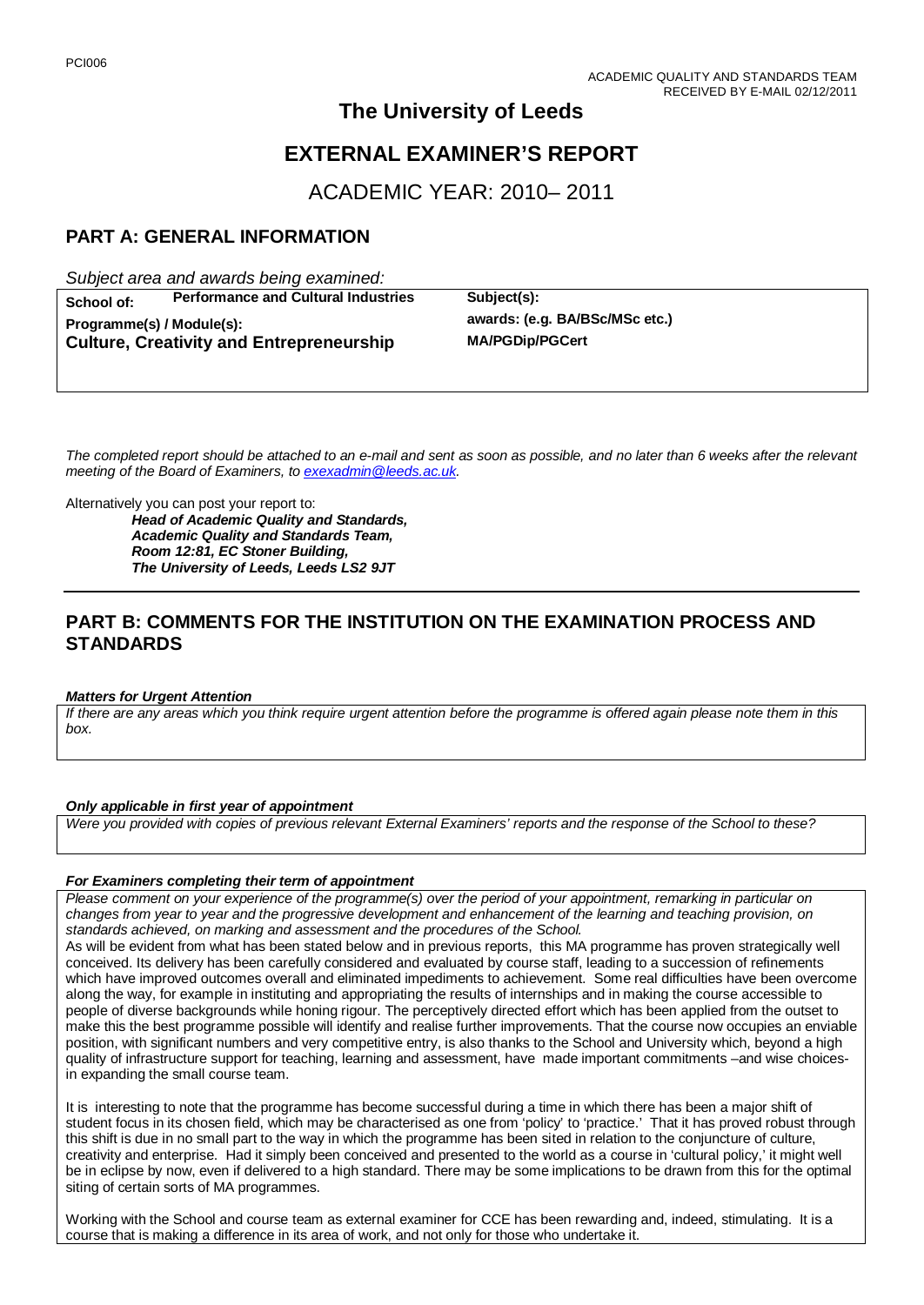## **Standards**

### 1. **Please indicate the extent to which the programme aims and intended learning outcomes (ILOs) were commensurate with the level of the award?**

• *The appropriateness of the intended learning outcomes for the programme(s)/modules and of the structure and content of the programme(s);*

The programme addresses relations between culture, creativity and entrepreneurship. These are not freely interchangeable terms: the first designates a complexly structured domain, of which second and third treat modes of transformation and application. The structure of the programme turns on an interplay of perspectives and the learning objectives require the critical use of distinct literatures and proficiency in multiple methods of analysis, an appropriate articulation of which is then deployed in research developing the student's core interests. This is a challenging agenda for a one-year MA, requiring very careful attention to the selection and treatment of content in relation to the learning objectives, both within and between modules ; through a succession of refinements, the course team have enabled a growing diversity of students to achieve the objectives and make effective contributions to their fields of endeavour.

• *The extent to which standards are appropriate for the award or award element under consideration.*  A programme of this character could only be carried out at postgraduate level.. Standards set in relation to each awardelement criterion have been reviewed by the course team in relation to the overall aims and outcomes and adjusted appropriately.

### 2. **Did the aims and ILOs meet the expectations of the national subject benchmark (where relevant)?**

• *The comparability of the programme(s) with similar programme(s) at other institutions and against national benchmarks and the Framework for Higher Education Qualifications.* 

Where modules have parallels in other MA courses, objectives and standards are comparable, and the interdisciplinary focus of this programme brings additional opportunities and challenges for students.

### 3. **Please comment on the assessment methods and the appropriateness of these to the ILOs?**

• *The design and structure of the assessment methods, and the arrangements for the marking of modules and the classification of awards;* 

The programme of assessed work has been carefully designed and modified annually by comparing outcomes with learning objectives and programme aims. Although cohort sizes have increased, consistency of marking within and between modules is very good, (crucially) impressively so in the case of the culminating research project which carries more credits than other modules and involves individually designed research which is marked by a larger staff group. The treatment of the presentational strengths and weaknesses of students from different cultural/language backgrounds in terms of the assessment criteria was generally admirably consistent (a sensitive area which demands a clear policy and a high degree of course team mutual understanding) although minor differences in approach between staff sharing the marking in two modules were apparent.

#### • *The quality of teaching, learning and assessment methods that may be indicated by student performance.*

The overall level of performance was especially impressive given the disciplinary and cultural diversity of the intake and the high proportion of students for whom English is not the first language. In this as in several other respects, there is evidence that many (indeed, almost all) students have benefited significantly from written feedback which is both rigorous and supportive. Written feedback to students is given in a format which differentiates the evaluation of performance (by letter category) in relation to distinct criteria from the provision of overall comments and marks (in percentages). While these distinctions are generally clear and helpful, there were some discrepancies between the profile of achievement by criteria (letter) and the overall mark (number) obtained in individual cases, which could give rise to confusion or even appeals. This point was also made by other external examiners and discussed in the Examination Board.

### 4. **Were students given adequate opportunity to demonstrate their achievement of the aims and ILOs?**

• *The academic standards demonstrated by the students and, where possible, their performance in relation to students on comparable courses;* 

The programme of assessed work has been carefully chosen and criteria shaped so that students acquire the appropriate knowledge and experience to satisfy the learning objectives. There is attention to the specific issues to be addressed by each assessment task as well as to its place in the course as a whole; this has led to a succession of refinements. The attention to pertinence of learning objectives and to currency of content has been rewarded with good subsequent professional and/or academic opportunities.

• *The strengths and weaknesses of the students as a cohort.*

This cohort, significantly larger and more diverse in background than any previous year, displays to a remarkable degree a common profile of strengths: sharpness of intellectual focus and argument, ability to articulate multiple perspectives (and often, contexts) in analysis. When complemented by appropriate engagement these produce mature critical perspectives on practice suggesting that those who go into professional activity rather than academic research will do so imbued with an ethos of research into practice and policy as well as appropriate methods to deploy. Standards of presentation in academic English of students for whom this is not a native language continue to improve and are now preponderantly good or very good; some are impressively articulate. A satisfyingly high degree of focus and integration is consistently achieved in the culminating research project.

5. **For Examiners responsible for programmes that include clinical practice components, please comment on the learning and assessment of practice components of the curriculum**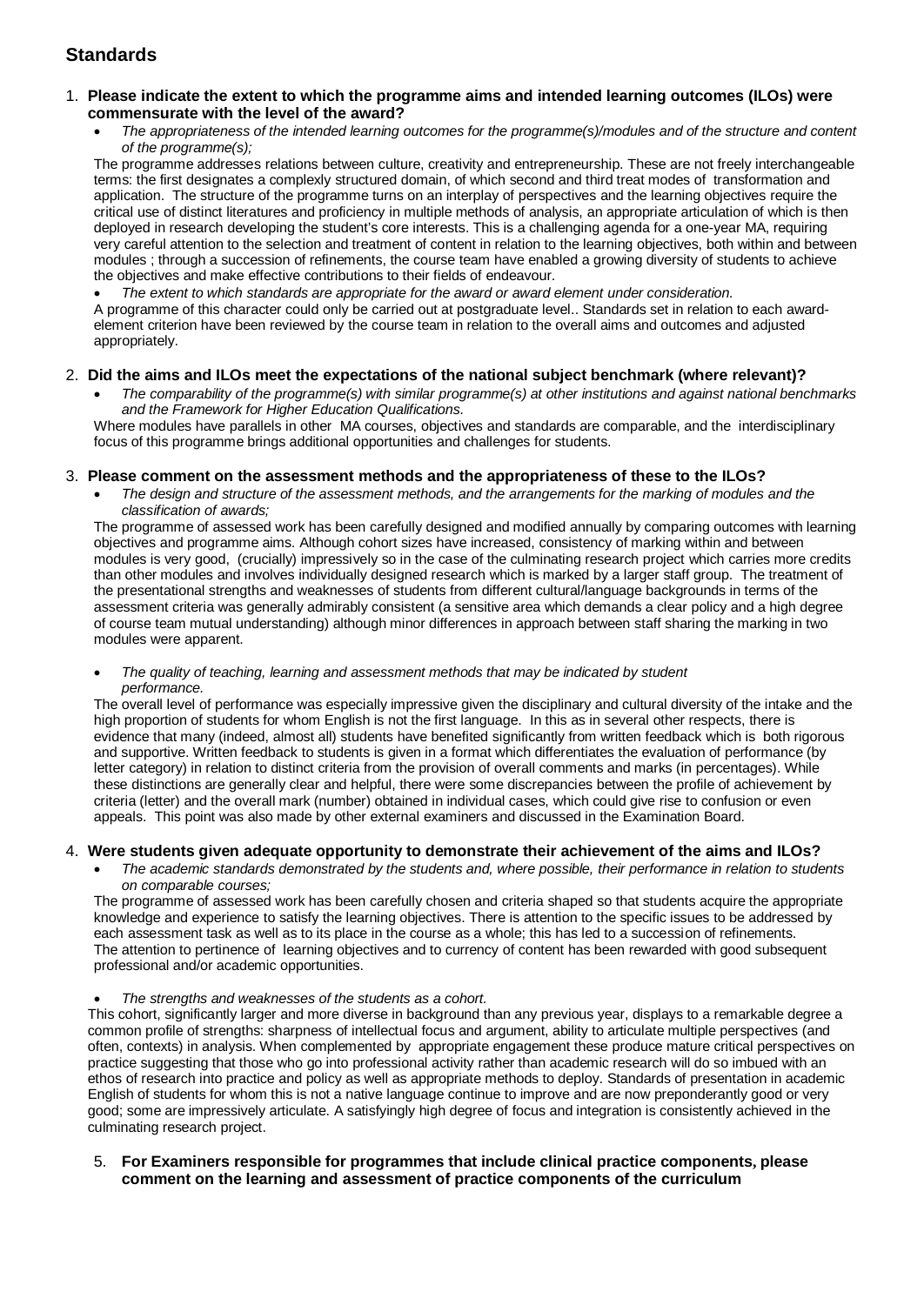### 6*.* **The nature and effectiveness of enhancements to the programme(s) and modules since the previous year**

 *It would be particularly helpful if you could also identify areas of good practice which are worthy of wider dissemination.*

Successive modifications to Cultural Work, both in the organisation of the internship in the cultural industries and in reflecting on that experience in the relation to pertinent literature, are bringing rewards. The maturity of judgment, depth and originality of insight displayed this year by many, indeed most, students in their second assignment in this unit was exciting and worth sharing with the types of organisations involved in such internships as well as those involved in work-related study. It is recognised that there is potential for further improvement by ensuring that so that the first piece of assessed work offers more opportunity to demonstrate mastery of participation-observation processes.

The reinforcement of choice and justification of evaluation models in assessed work for Cultural Policy have been very effective; previously identified weaknesses in performance have been eliminated and the profile of achievement improved. Further refinements are also evident in Theoretical Perspectives.

While refinements in the demanding Culture and Development module have been effective in increasing the profile of achievement, the proposal to move this module to the second semester make sense in terms of progression and will provide for dynamic interplay between individual and group work in the second semester. As mentioned above, the standard achieved in the major project has become more consistently impressive; this may be regarded as a culminating effect of improvements across the programme, and likely to be reinforced when Culture and Development runs in the second semester alongside project research.

### 7.**The influence of research on the curriculum and learning and teaching**

 *This may include examples of curriculum design informed by current research in the subject; practice informed by research; students undertaking research.* 

The deployment of the results of a range of staff research activity is evident throughout the programme. Beyond the currency and engagement which this affords, it has also been important in honing learning objectives and delivery strategies according to the priorities and practices of research and its applications, producing models which students emulate to make their own contributions to the field.

## *The Examination Process*

- 8. **The University and its Schools provide guidance for External Examiners as to their roles, powers and responsibilities. Please indicate whether this material was sufficient for you to act effectively as an External Examiner**?
	- *Whether external examiners have sufficient access to the material needed to make the required judgements and whether they are encouraged to request additional information.*

The guidance has generally been very good and where questions have been arisen they have been addressed in a timely and thorough manner. However, as the on-line availability of assessed work to external examiners has greatly increased, it would be advisable to revisit this guidance to ensure that examiners are advised as to how they should best focus their attention, in order to increase that likelihood that the School's key objectives are satisfied within the amount of time examiners can make available. This observation was also made by examiners on other related MA programmes.

#### 9. **Did you receive appropriate documentation relating to the programmes and/or parts of programmes for which you have responsibility, e.g. programme specifications or module handbooks?**

• *The coherence of the policies and procedures relating to external examiners and whether they match the explicit roles they are asked to perform.* 

I have had access to ample up to date course documentation and good support in access to and use of the VLE. (which is important because its interface is neither intuitive nor designed primarily with external examiner use in mind. During the visit, examiners were provided with additional context about developments in the use of the VLE to convey information which it would have been useful to known at an earlier stage.

#### 10. **Was sufficient assessed/examination work made available to enable you to have confidence in your evaluation of the standard of student work?**

This year, due to the submission of assessed work on-line and its availability both by email and through the VLE, I have had access to all work submitted for assessment in addition to the sample of work selected by module leaders, and copies of most of the written feedback given to students. Focussing in the first instance on the feedback to students to identify questions, I have been able to examine patterns and relationships more extensively and rigorously than has previously been possible. This has been complemented by independent 'first reading' of selected major projects, which is also of importance especially in determining comparability of standards, in such a way that the overall time spent has been kept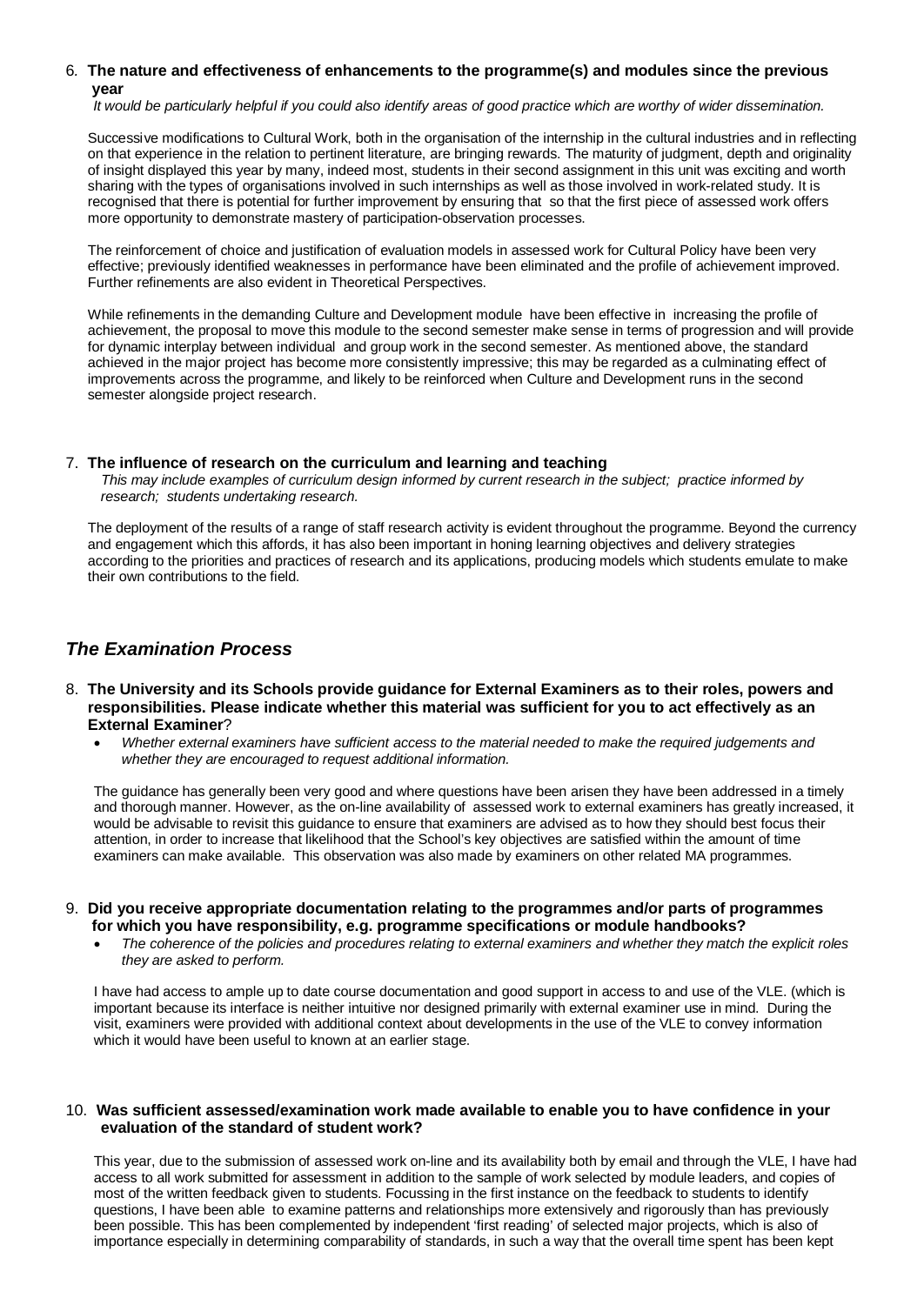manageable. The School may wish to guide externals as to the relative priority of the feedback which may be obtained by allocating their time in different ways.

#### 11. **Were the administrative arrangements satisfactory for the whole process, including the operation of the Board of Examiners?**

In general administrative arrangements have been very good as in previous years. It is clear that co-ordinating the presentation of the greatly increased range of submitted work, marks and feedback available to externals will pose additional administrative demands.

Adequate time was allowed during my (two-day) visit to complete the viewing of work, exchange views with course staff and consider any implications arising, and meet with other externals to identify any common questions or observations before the Examination Board. As I have the role of Chief Examiner this year, these common observations are included below under 'other comments.'

#### 12. **Were appropriate procedures in place to give due consideration to mitigating circumstances and medical evidence?**

In the conduct of the Board this year, these issues seem to have been thoroughly examined beforehand following the specified procedures.

### *For Examiners involved in Mentoring Arrangements*

*If you have acted as a mentor to a new external examiner or have received mentor support please comment here on the arrangements.* I was given clear terms of reference and was able to contact the person I was to mentor in good time. Our most productive exchanges to date were on the day of my last Examination Board so it was certainly important that she was invited to this as a guest.

### *Other Comments*

*Please use this box if you wish to make any further comments not covered elsewhere on the form.*

As Chief/Senior Examiner, I led a meeting of the MA examiners present which produced the following common observations:

- 1. As the on-line availability of assessed work to external examiners has greatly increased, it would be advisable to revisit guidance to examiners as to how they should best focus their attention, in order to increase that likelihood that the School's key objectives are satisfied within the amount of time examiners can make available.
- 2. The examiners endorse the policy of the School to give written feedback to students in a format which differentiates the evaluation of performance (by letter category) in relation to distinct criteria from the provision of overall comments and marks (in percentages). Some further attention needs to be given to avoid occasional apparent discrepancies between the profile of achievement by criteria (letter) and the overall mark (number) obtained.
- 3. The module Research Perspectives (taken in common by all the School's MA students in the first semester) is evidently of value in preparing students for subsequent research in their respective disciplines. The School may wish to explore further the extent to which it may be desirable -and possible- to enhance student awareness of the modes of research deployed in PCI disciplines other than their own.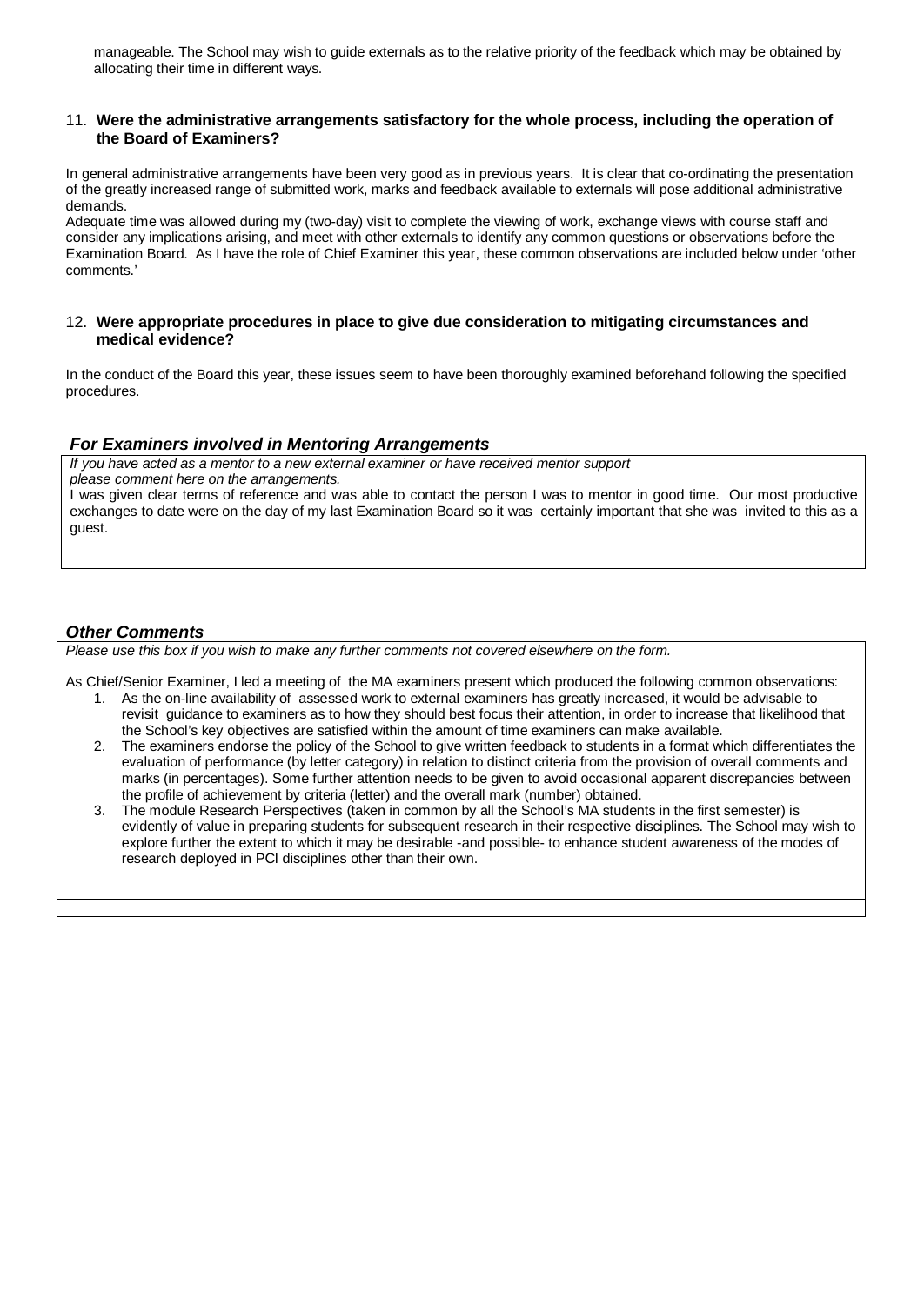## **SCHOOL OF PERFORMANCE AND CULTURAL INDUSTRIES**

## **RESPONSE TO EXTERNAL EXAMINER REPORT**

### **ACADEMIC SESSION 2010-11**

| <b>PROGRAMME TITLE</b>  | <b>MA Culture, Creativity and</b><br>Entrepreneurship |
|-------------------------|-------------------------------------------------------|
| <b>NAME OF EXAMINER</b> | <<>>                                                  |

We are grateful for <<>> valuable feedback during his tenure as CCE External Examiner. We have always welcomed and benefited from his generous and insightful comments about the strategic direction of the programme and his suggestions on how to best implement them.

This year we are particularly pleased with his positive and encouraging comments about the delivery of the programme, the intellectual development of our students, and the potential CCE has to make a distinctive contribution to our students and the field.

### **Overall Programme Comments**

- **Student Profile:** We welcome comments about the high calibre of our students. We will continue to pursue a rigorous admissions and induction process to ensure that students fully enjoy and take advantage of the programme's learning outcomes. We are pleased to see recognized the explicit efforts we have made to strengthen further our students' intellectual development, their ability to articulate multiple disciplinary perspectives and to engage in interdisciplinary ways of thinking and research.
- **Assessment Methods:** The report highlights how assessment methods and criteria are generally well-matched. We welcome comments on the impact of our efforts to provide students with useful feedback about their assignments and progression in general. We note the comments on the need to ensure we remove any discrepancies between criteria (letter) and marks (numbers). This is an area that all 3 MA programme managers will be addressing before summer 2012 as they revise the existing set of marking criteria.
- **Research-led teaching:** We note the comments that the Programme evidences the impact of staff research interests upon the curriculum and its delivery. We aim to extend this feature by drawing on wider expertise from within the School, recruiting new staff, and as existing staff research interests develop in new directions.

### **Module-specific comments**

• **Cultural Policy & Theoretical Perspectives**: We welcome the positive